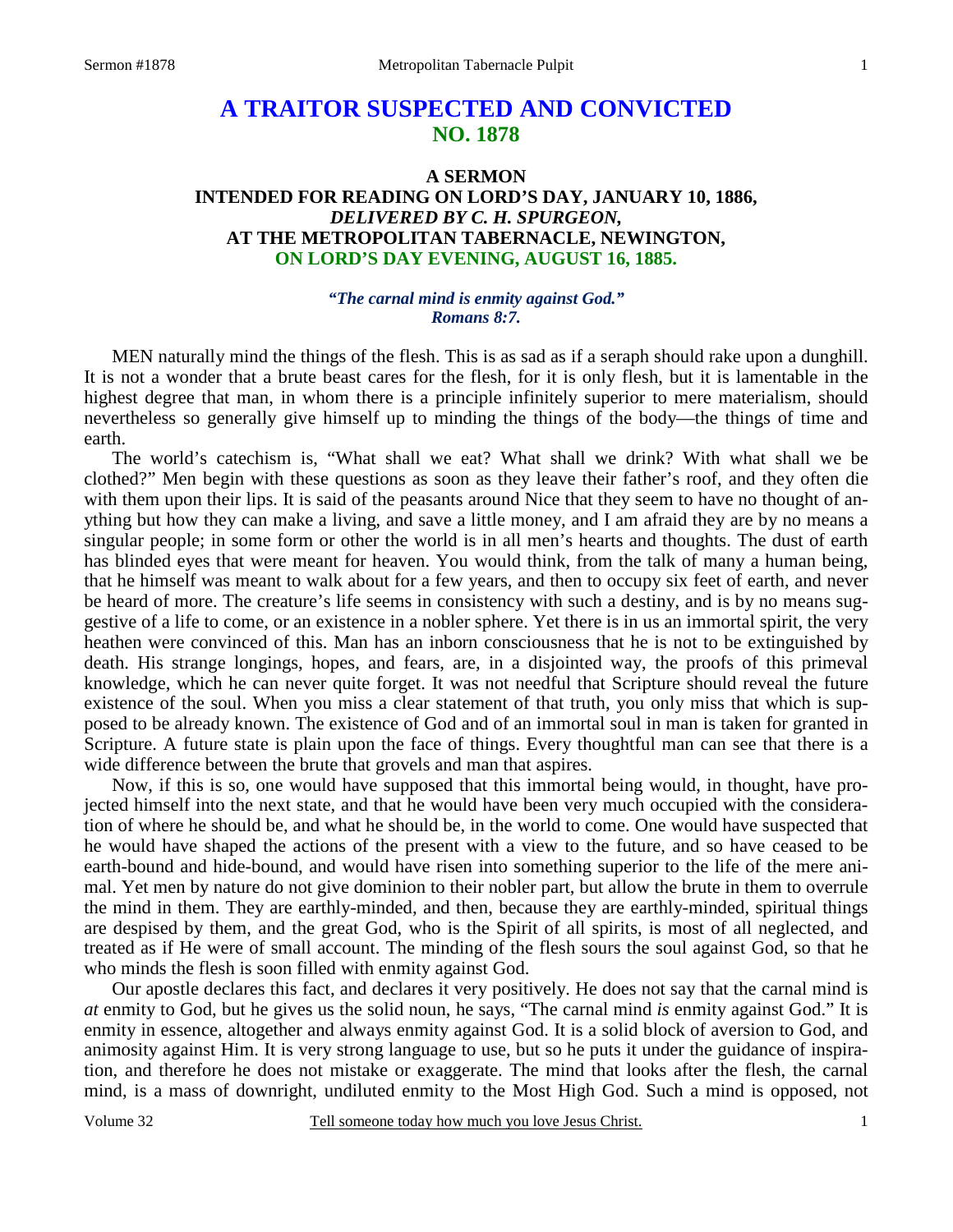merely to the things of God, the laws of God, and the truth of God, but to God Himself. The mind which is under the dominion of the flesh cannot endure the being of God; His character is the object of its hate; no, such a mind is hate, itself, towards God.

 Of some men this need not be stated, for they declare it themselves. There are men (God be merciful to them, and change them!) who deliberately say that they do not believe in God, and who use all kinds of opprobrious epithets towards our Lord, and the divine truth which He has been pleased to reveal. These men's sins "go before them into judgment." They will need no witnesses against them at the bar of their Maker, they themselves have testified against themselves. Their mind is evidently, confessedly, intensely enmity against God.

 Many others would not care to confess their enmity so distinctly, and yet their lives proclaim it. Their outward conduct shows that they are not only enemies of God and to His Christ, but that their heart is a mass of enmity to Him; their speech betrays the fact that they are not reconciled to God. Some of these even make profession of being His friends, and yet of such Paul said, "Many walk, of whom I have told you often, and now tell you even weeping, that they are the enemies of the cross of Christ" *the* enemies beyond all others, for they have entered into the church by treachery, and thus have attacked the Lord in His own house, where they can do most mischief. They blasphemously misuse their profession of faith to comfort them in their sins, and while they vow that they are God's servants, their lives show that they are the willing slaves of a very different master.

 I am not at this time intending to speak to these persons, of whom I will only say—The Lord have mercy upon any of us if that is our unhappy case! If we have dared to play the Judas, if we have ventured to enroll ourselves among the friends of Jesus, and yet are giving Him a traitorous kiss, may infinite grace yet convert us! Oh, that we may not turn out to be sons of perdition, but may we be delivered from hypocrisy, and made honest in the sight of the Most High!

 But I am going to deal at this time with another class of persons who would say, each one for himself, "I am not a Christian, but I hope to be so one of these days. I do not think that I am converted. I could not claim to be a believer in Christ savingly, or a lover of God so as to take my place among His people, but yet I do not think that I am an enemy to God." The accusation of our text is very distasteful to such persons; they think it too harsh a charge to bring against them. Yet, dear hearer, you live not for the world to come, nor for spiritual things, nor for God, and therefore, according to the teaching of the text, your mind, being carnal or fleshly, is enmity against God. I do not like to say any hard thing of you, because you are a very kind person, but I dare not say less than the Word of the Lord, and you would not respect me if I were wicked enough to flatter you. You are moral, excellent, and amiable, but still you are enmity against God in your heart, for the things of the flesh are uppermost in your mind. Are you angry that I tell you this? What would you have me do? You expect your physician to spy out your disease, and your lawyer to discover any flaw there may be in the deeds of an estate you are purchasing, should not your minister tell you of the evils of your heart? If you want to hear soft falsehoods, go elsewhere, I will have none of your blood on my garment. If you are not born again from above, I am compelled to say, even of the best of you, that your fleshly mind is enmity against God.

 At this time my business shall be, first, to *discover that enmity;* secondly, *to deplore it,* and then, thirdly, may God the Holy Spirit be pleased to *deliver you from it,* and deliver you from it even while we are talking about it! O eternal Spirit, renew us in the spirit of our mind and cause us to receive that spiritual mind which is the mark of the friend of God!

**I.** First, then, I HAVE TO DISCOVER THIS ENMITY which is in your heart. I know what you are saying, "You cannot do so. I am indifferent, but I am not enmity, and I will not be called so." I hear your denial, but the cap will fit you very well before I have done, and you will be obliged to wear it, I am sure you will. If you are not obliged to plead guilty, none will rejoice more than I if you can prove that you are reconciled to God by the death of His Son.

 The man who does not love God, nor serve Him, nor even profess to do so, has in his heart a settled enmity against God. Let me show it to you. Do not shut your eyes to clear evidence.

 First, the carnally-minded man is enmity against God as a *servant*. Take this description of yourselves, and see if it does not lead to your conviction. You are all servants to God, for He has made you, and not you yourselves and He that made you ought to have the use of you. You are under obligations to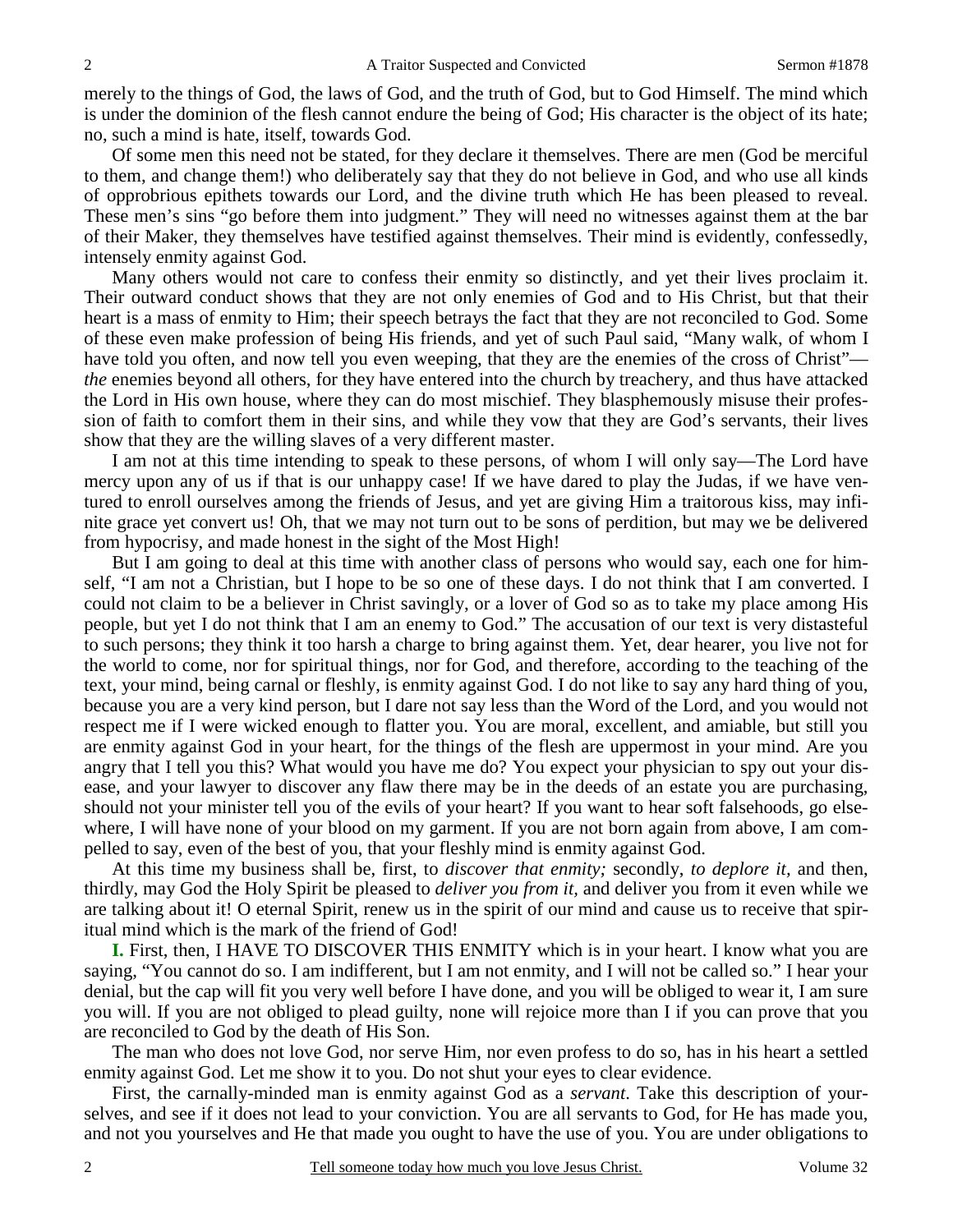your Creator, your Preserver, your Redeemer, and these obligations ought to be recognized, but you do not recognize them, on the contrary, you act in a way which leads me to charge you with enmity against God, your liege Lord and King. Judge if it is not so. Here is a servant of yours, and he will not serve you. Set that down to laziness if you please, and the case will be bad enough. But you find him working very hard for somebody else! Then it cannot be laziness which makes him decline your service. See him, he is toiling for your enemy from morning to night, but though he is your servant, he altogether refuses to serve *you*. What can be his motive? Many of you are not serving God, and yet you are not lazy. Your neglect of obedience to the Lord is not caused by love of ease. You are working very hard for something else—for yourselves, for your family, for approval, for wealth, or some other objective, so that while you will not obey your God, whom you ought to honor, you are serving some other lord. Does not this create a natural suspicion that you are not on good terms with your Maker?

 But suppose, in the case of your servant, it should turn out that he actually does heavier work for another than he would have been expected to do for you? Suppose that he does harder and more degrading labor than you would have required of him and that he does it willingly; does it with all his might, and yet he will not serve *you?* I think you would say, "This man must be filled with enmity to me. He works for another, and will not work for me; he does far harder work for another than ever I have proposed that he would do for me." Do not forget that the slavery of sin is much harder, and much more degrading, than the service of God. The service of the world is much sterner, much more exacting, and much more wearisome, than the service of the Lord Jesus Christ. They that have served the world best will tell you that there is but little solace in the labor, while those who serve God best continually say that His yoke is easy, and His burden is light. They that serve God with all their heart find an intense delight in His service, and this is not true of the vassalage of sin. "His commandments are not grievous," but the ways of sin are full of travail and disappointment and anguish. If a man prefers to bear the weary burden of the world, the flesh, and the devil, and will not take upon his shoulders the lighter load of Christ, what can be the reason of it but that he is at enmity with God?

 And suppose, moreover, that your servant, who is working for somebody else, should get very poor wages, while you are willing to pay him the largest wages that can be proposed, and yet he will take the harder work and the lesser wage, and will not come to you and take the easier work at higher wages? How could you account for this, except upon the supposition that the man hated you? Sirs, the case is thoroughly parallel with yours. "The wages of sin is death, but the gift of God is eternal life." Let a man work as hard as ever he may for himself and for the world, the whole that he can make of it is death. Why then, does he choose a bitter toil and a deadly wage? "What shall it profit a man if he gains the whole world, and loses his soul?" Why does a man follow such a profitless business? You know what the world's poet makes Wolsey say, when he comes to die—

#### *"Had I but served my God with half the zeal I served my king, he would not in my age Have left me naked to my enemies."*

The service of God is a remunerative service, He gives wages in the work, and an abundant reward, according to His grace, when the work is done. If men refuse such service, what can their motive be? The wages of sin is death—eternal death. Infinite misery follows upon the course of this world, if men choose such service, what can be their motive, what but downright hatred of God as a Master, and a resolve to have the devil himself for lord, and hell for a wage, sooner than serve the living God? Why then, sir, it must be so, if I take you on the footing of a servant, that, inasmuch as you will serve other things with all your might at the poorest wage, and will not serve God when the recompense of His reward is altogether boundless, then my reason forces me to the conclusion that your mind is enmity against God.

 Let me consider you under another figure. This time it shall be that of a *subject* towards a king. Suppose that we are living in times in which there is a king, a rightful monarch upon the throne, but there is also a pretender who has set up a claim for the crown, and there is a war going on between the true monarch and the pretender? You are one of those who do not side with the pretender; at least, you say you do not. You dwell among the subjects of the king, and though you act somewhat strangely, yet you deny that you are the king's enemy. But, listen to me. There might be, in this city of London, certain persons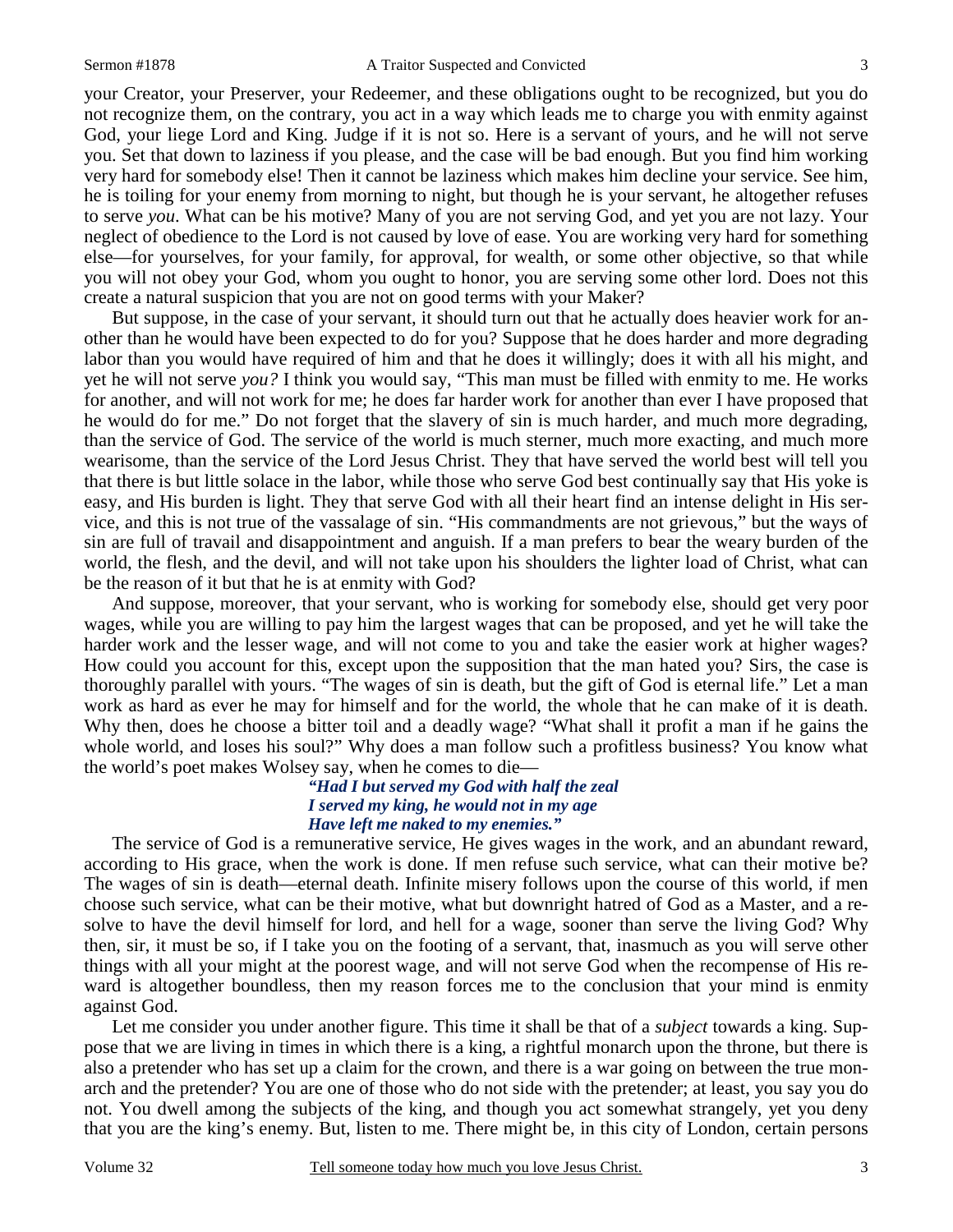who would not be willing to confess that they were on the pretender's side, and yet their course of action might lead you to feel that they must be so, and that they must be enemies of the king. Suppose that a certain man lives on your street, and you meet with him in business, in trade, and in common conversation from day to day, and yet you never hear him mention the name of the king. Would not his silence be suspicious? If anybody else mentions the king's name, he edges off from it. He never utters a word that would enable you to feel that he is a loyal subject. He does not openly propose three cheers for the pretender in a public meeting, nor does he hang out the pretender's flag, but, on the other hand, you noticed that the last time they were crying, "Bravo," for the king, he was as quiet as if he had been a mute. And you have also seen that whenever conversation has gone that way, he has been as mute as a fish. He has no opinion on politics; he says that he has enough to do to mind his own business. I am half afraid that the fellow is an enemy. Still waters run deep, and I fancy that we shall find a deep traitor under the coat of this silent gentleman. I begin to think that he must be on the wrong side, and it grows upon my mind that he must be an enemy to our lawful sovereign, for month after month, while all the country has been ringing with the war-cry, and the whole nation has been divided into two camps, this man has never said a good word for the king—has never so much as mentioned him. I feel morally certain that in his heart this close-mouthed being must be an enemy to the king. Are you not very much of my mind? Do you want me to explain the parable? Does it not fit your case, my friend? All these years you have been hearing about God and His Christ, but you have not had a good word to say for either of them. When you are in company, you manifest a discreet silence. If there were a debate upon vital godliness, you would take no side. You have nothing to say for Jesus and His precious blood. You are neutral and silent; and why? You are such "a good easy man" that you are not willing to fight for truth and righteousness. I suspect you greatly. I am solemnly afraid that you are an enemy.

 Now, suppose that the king has achieved a great success. News has come that in a great battle the pretender has sustained a heavy defeat. The flags are hanging out along the streets, and there is an illumination at night. There is no flag at your house. At night there are no candles in your window. You have nothing to say upon the important tidings. Friends, what are we to make of this man? He never says a word about our king or his doings, and he does not share in the joy when everybody is in the street at night, hurrahing because of his Majesty's victory. He walks along as if he had no interest in it. I am afraid that, if there were any spies about, they would report him for an enemy, and I do not think they could be much blamed if they did so. Dear hearers, some of you feel no interest in the triumphs of Messiah's kingdom, and are under no concern about His gospel. So many persons were converted under a revival, but it is nothing to you. Whole streets in this city are Godless and Christless, but what of that? You do not really care whether this nation or that shall begin to own the sway of Christ. You show no opposition to King Jesus, but still you take no delight in the growth of His dominion, or the increase of His glory. If true religion were banished out of the land, you would not lose a single night's rest, and if it covered the whole earth, it would excite in you no enthusiasm. Does it not look as if you might be very shrewdly suspected to have the carnal mind which is enmity against God? I might work out this subject further, but I only need to light the candle of your conscience, and you will not have to look far to find a traitor.

 Further than that, they have been raising regiments in the city to help the king. There have been enthusiastic meetings of young men who have enlisted in his cause. They have shouldered their rifles, and have been ready to shed their blood on the behalf of their lawful sovereign. There is news of an invasion, the enemy's ships are near the shore; the citizens have come together in crowds. This man was not at the meeting. He did not propose to be a soldier. He did not contribute a farthing to the expenses of the campaign. He did nothing whatever for his king. Putting all this with the rest, it seems to me that he must be an enemy. Why, surely, if we had enemies at London's gates today—if we knew that they were about to sack this city, and kill our wives and children, why even the peace men among us would forget our peacefulness, and shoulder arms on behalf of our hearths and homes! If any man said, "Yes, they have been blowing up some of the houses, they are about to destroy our city, but it is no concern of mine, I am not going to bear a hand in the struggle, one way or the other," we would say, "Why, the fellow is not a true-born Englishman! He is an enemy. Depend upon it he is a traitor." In such a world as this, where sin is rife, if a man does not contend against evil, he is on the side of it. If a man does not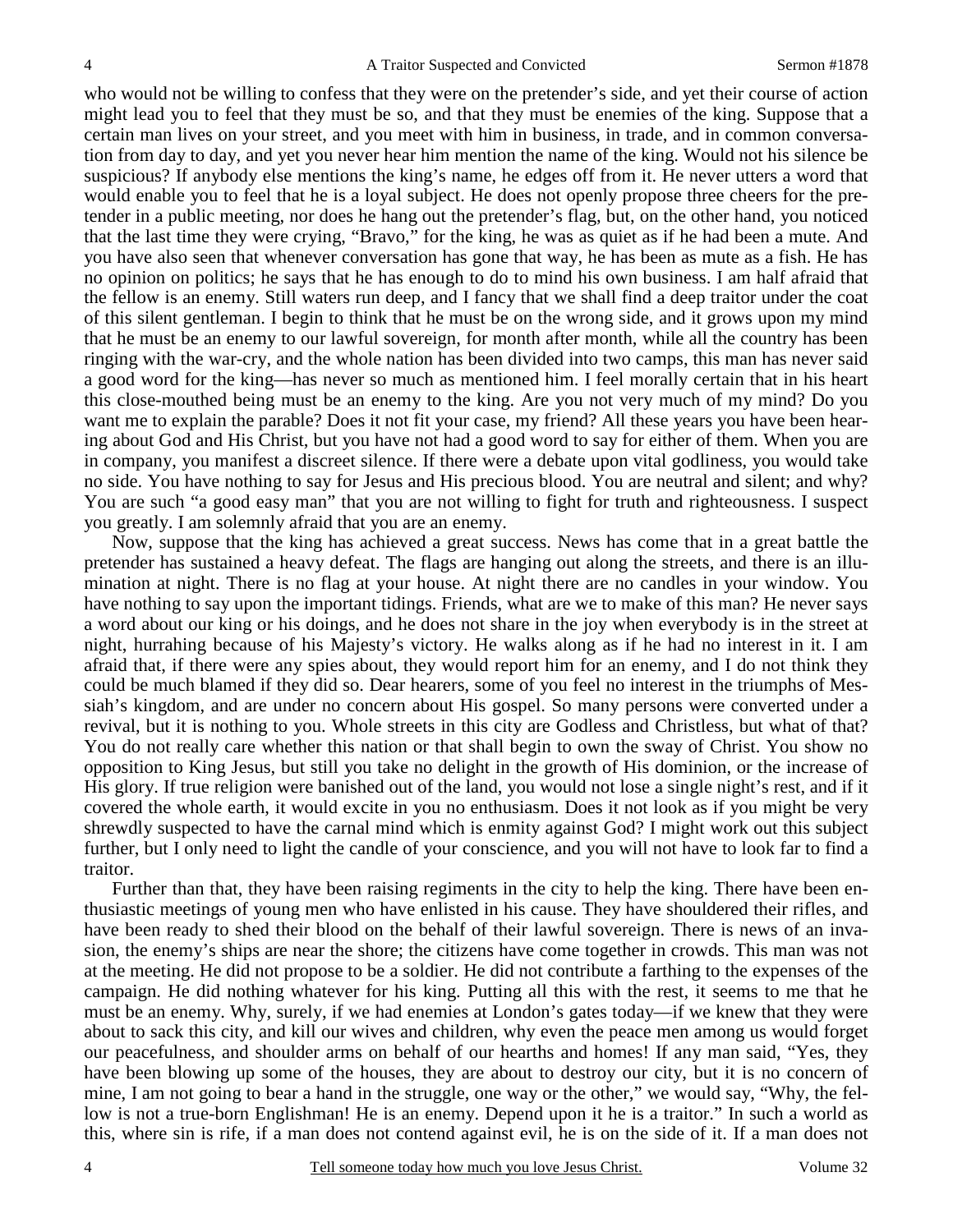serve Christ, and endeavor to extend His kingdom, however humble may be his power, surely it must be that his carnal mind is enmity against God. Jesus says, "He that is not with Me is against Me; and he that gathers not with Me scatters abroad."

 And suppose, further, that this man should find that the king had issued a certain proclamation, and promulgated a code of laws, and that this man should say, "Read them? No, not I! I would not read such dry book-stuff as that!" But these laws affect your daily life, your business, your prosperity, your very life. "I do not care what they affect," he says "they are very dry and dull reading. I do not care to hear them, much less to study them." The proclamation of the king is posted up publicly, and the man turns his back upon it. A play-bill is pasted on the wall, he reads that, and is very interested in it. Now, I should say that he must be an enemy, for he will not even read what the will of his king is, and what the law of his country is. There must be in his heart some enmity against the law-giver who promulgated that law. My hearer, your non-searching of the Scriptures, your weariness under gospel preaching, your lack of care to understand the mind of God, is *prima facie* evidence that there is some enmity in your heart against the Most High. When your King sends you a message of love, and you are not willing to hear it, surely you have a prejudice against Him. When you do not even wish to know what He promises to those who are His friends, you must have made up your mind to be His foe.

 But, further, suppose, as in some olden time, this king was to say to all his subjects, "You are surrounded by the enemy. The city is tightly shut up, and famine threatens you, but I am going to feed you all out of the royal granaries. There will be so much of bread, and so much of provender, for all of you who choose to come and have it, a daily portion freely given to all who ask for it." Suppose this man, though evidently very hungry and thirsty, never went to eat at the public table. He need not say anything against the king and his table, but suppose he persistently abstained from putting himself under any obligation to the royal provider, and would sooner go and eat with dogs, or pluck meat out of the hog's dish, than he would be nourished by the king's bounty. I should say that the fellow who starved himself in that fashion must have deep enmity in his heart against the king. Your case is just the same. You will not go to Christ Jesus that you may have eternal life. You do not go to the Creator of your spirits that you may find comfort and joy in Him; you are willing rather to perish than to apply to the Father of mercies. You look for pleasure and happiness anywhere else rather than in God, yes, in places only comparable to the dog kennel, or the sty of the swine! Hence you cannot persuade me out of my solemn anxiety that your heart is enmity against God. I am sure that, hungry as you are, you would go to His table to be fed; naked as you are, you would go to His wardrobe to be clothed; if it were not that you have an enmity in your heart against the Lord, terribly deadly even though unacknowledged by yourself. He that will sullenly perish rather than accept the gift of God must entertain desperately evil thoughts of God.

 Suppose, once more, that you had offended this king, and you had been tried for treason against him, and had been found guilty, and he were to say to you, "Freely confess your treason, and there is the pardon drawn out for you by which your life shall be spared, and you yourself shall be taken into favor." If you were to reply, "I will not have it," yes, and if you were not even to say as much as that, but only neglected to accept it, and just sat carelessly in prison until the day of execution, I would say that you must have a most awful enmity in your heart against your sovereign! He that will not even accept pardon must be rancorous indeed. My hearer, your not accepting the free pardon of Christ, your not receiving the benefit of the act of amnesty and oblivion which the great God has passed, proves that your traitorous heart is dyed to the very core with the blackest enmity against the Majesty of heaven. I am not talking about the villains of whom we have been reading lately in the newspapers, who would commit the foulest deeds of unmentionable crime, but I am talking about you good people who are not far from the kingdom, and yet are base enough to spurn your Savior's love and blood. If you have not accepted the favor of your King, and the pardon provided by a bleeding Savior, there must, at bottom, be a cruel enmity in your heart against the King of love. Is it not so? Do you not begin to suspect yourself of not being quite all you fondly hoped you were?

 So I will use yet another similitude, and but one, that I may not weary you. This time it shall merely relate to the common conduct of one *person* to another. I might profess of a certain person that I had no enmity against him, but suppose that whenever I met him in the street, I would not see at him, and if he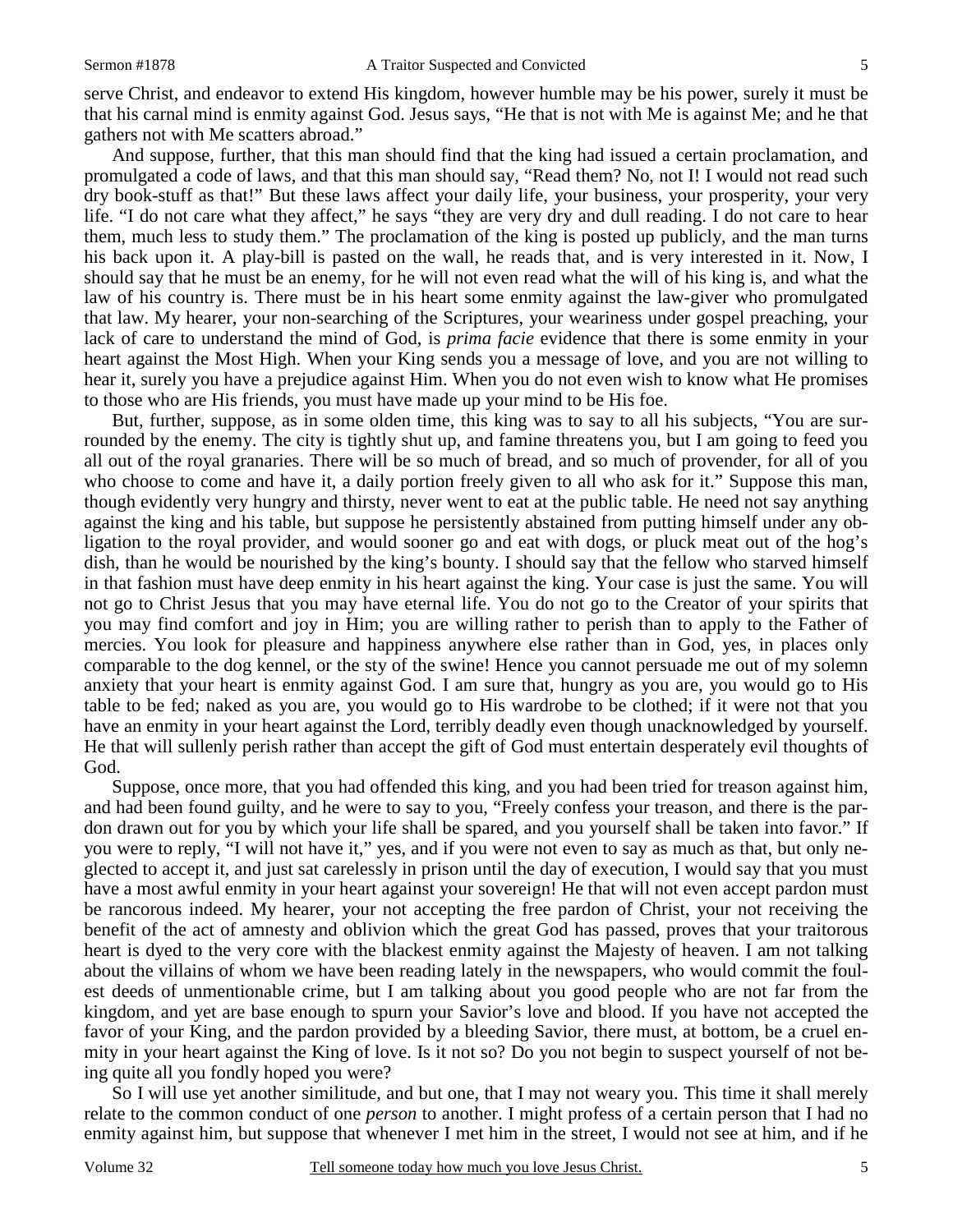was on my side of the street, I somehow or other had a call from the other side of the way; and suppose that when I came into a room to meet friends, if I saw him there, and always backed out, and went somewhere else. I should think that people would, before long, suspect that I had great enmity towards that person. There are people who act in that manner towards God. They find hearing sermons very dull work. Talking with Christian people about divine things they cannot endure. Reading a religious book is slavery, they find themselves very soon reduced to a state of slumber by treatises upon true religion. They have no care about such things. They want to get out of God's way. Their heart has no delight in the thought of God. If there were information in tomorrow morning's paper that God was dead, would not some of you be very happy? You would say, "Then there will be no day of judgment, and I may enjoy myself, for my greatest dread is gone." To us who love the Lord it would be a calamity worse than ten thousand deaths if we could lose our God, but your condition of mind towards God is clear proof of enmity against Him.

 Again, suppose that a person has written you a letter, and you have taken no notice of it. When did it come? It came last Monday morning. Have you read it? "Oh, no!" you say, "I do not bother to read his letters." You have had a good many, then? "Oh, yes, hundreds of them!" What have you done with them? "I have done nothing with them. I leave them alone, and do not trouble to read them." Are these letters rational? "Yes, they are wise and kind." Yet you do not care to read them? Did you say that you are not the writer's enemy? Ah, my friend, I suspect that there is not much affection in your heart to him. There must, indeed, be a good deal of animosity. When you did read one of his letters, what was it about? "Well, it was about wishing to be at peace with me, and desiring to do me good. He spoke of my being in great danger, and said that he would help me; and of my being poor, and offered to make me rich." Did he talk so, and have you never read any more of his letters? What can ail you? Were these letters full of bitter upbraiding, and fierce threats? Do you reply, "Oh, no, they were kind, and good, and affectionate, and I have no doubt they were meant to benefit me, but I don't care about them! I think that other people ought to read them, but I have no mind to do so?" From this I feel sure that you hate the writer very heartily. Have I not described your conduct towards your Bible? That blessed Book is a loveletter from God, the great Father, and you do not read it, nor care about it, and therefore, I am sure that there must be in your heart enmity against Him. I do not think that you can argue me out of that conviction. I would, therefore, be glad to convince you of your wrong state of mind, until you become ashamed of it, and turn to God.

 Is prayer neglected by you? Is it a burden? Have you no pleasure in it? Then how can you say that you are a friend of God? Do you utterly neglect all communion with God? Do you never speak with Him? How can you think that you love Him? If I had a son who lived in my house, ate at my table, and was clothed by my kindness, and that boy were to say to people outside, "I never speak to my father, he speaks to me, but I never listen to him. I live in his house, but I treat him as if he were dead," would not everybody rightly conclude that there was a deadly animosity in the heart of such a son towards his father? I cannot help thinking that if you live without speaking to God, or hearing Him speak to you, you have a carnal mind which is enmity against God.

 There I leave the matter, hoping that your conscience will awake, and concern itself about this business. If these things should suggest a suspicion of your horrible and unnatural enmity against the good God, and that should send you to your knees, I shall bless the Holy Spirit that it is so. Come, O great Convincer, and cause my unregenerate hearers to know their own true condition before the Lord, and then guide them to Jesus, the Savior!

**II.** But now, secondly, and very briefly, LET US DEPLORE THIS ENMITY AGAINST GOD. Come, gracious Spirit, and melt our hearts to penitence!

 For, first, *what an injustice it is!* I cannot bear for anybody to speak ill and think ill of one who is good, and kind, and generous. I would interpose, if possible, to rectify that mistaken judgment. But for you not to think well of God, for you not to love the God of love, for you not to be at peace with the sweet Lord Jesus, for you not to delight in Christ, is a gross injustice to Him. Oh, do not continue in it! If you have any sense of rightness, may God make you to feel shame that you should treat Him ill!

 Moreover, I venture to say that it is more than an injustice. *What an infamy it is!* If anyone in this country could point to a person, and say, "There is a man who hates the Queen, and who, wherever he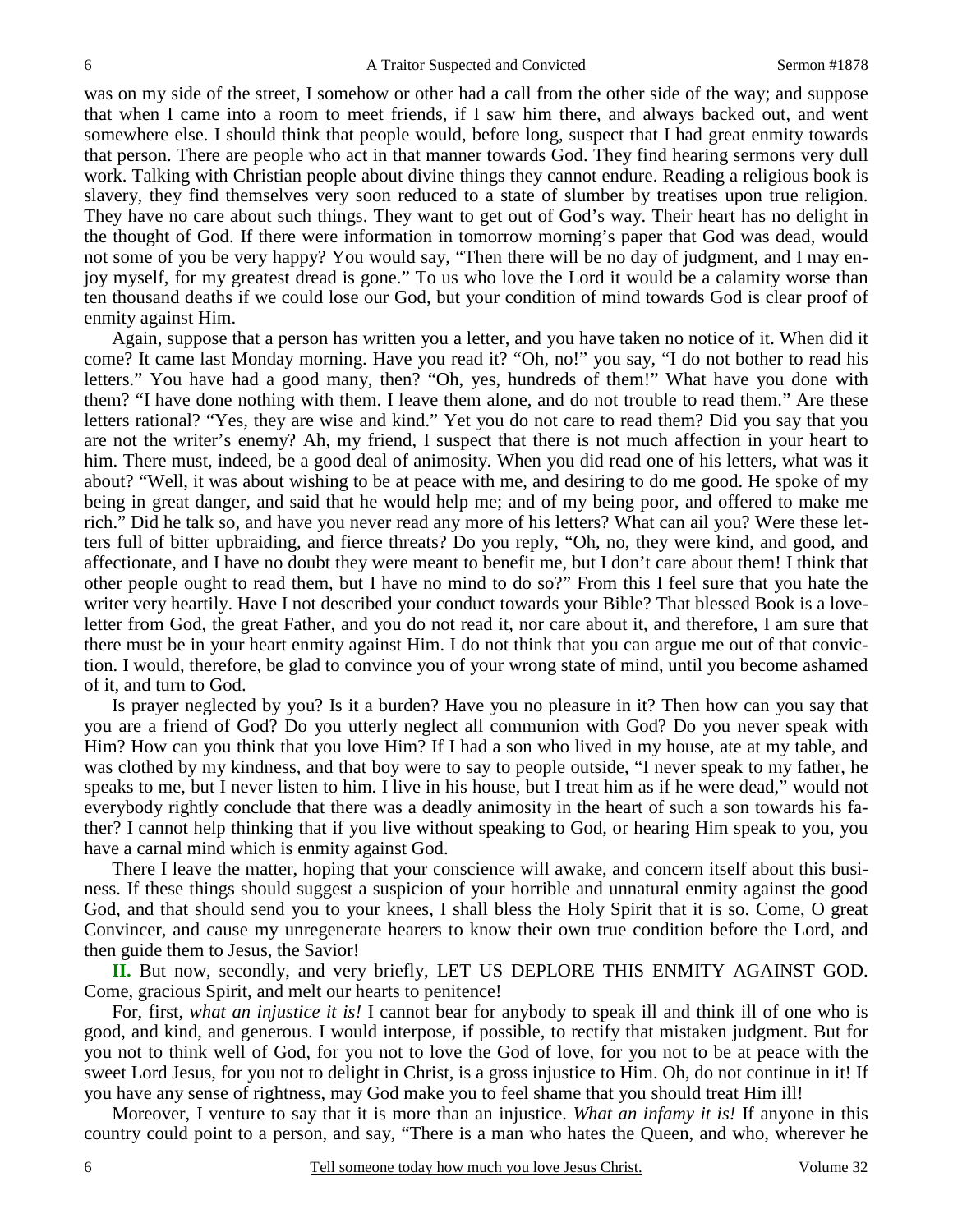goes, speaks against her," we would feel that he was no man of honor, no person of right feeling. Yet to slander a lady of blameless life is nothing compared with hating the perfect Lord. When I think of a man's not loving God, not loving Christ, I feel that it is an awful thing for him, an infamous thing for him. Come here, angels, if you will! If you can turn your eyes from the august sight of your crowned Lord, come and look in this direction! Here is a man whom God has made, who does not love his Maker! Here is a monster that is fed every day by God's bounty, and never thanks Him! Here is an immortal being that hears of the death of Christ, and is told that if he believes in Him he shall live in happiness forever, and he will not believe in Him, and does not care for Christ, or for His love, His life, or His heaven! Surely those blessed spirits avert their faces. They stretch their wings for flight from such loathed company. They cry, "Let us not look on such a monster. He is not fit to live." There is an infamy about not loving Christ.

 In addition to all this I would say *what an injury is this to yourself!* It is a very great injury to any man not to be perfectly at peace with God. You are losing happiness, you are losing holiness, which is still more, you are losing the full development of your being; you are missing the destiny for which a God-created soul is intended. You are finding your way into darkness which will gather blackness upon blackness forever. Oh, sirs, I cannot bear that this should be the case—that you should be at enmity with God! Oh, the mournful consequences of living and dying at enmity with God! You cannot succeed in this enmity. You have no power with which to contend against the Lord, and to prosper. You need not wish that you could have such power. Why should you want to contend against love, and mercy, and truth, and goodness, and righteousness? Oh, that the Spirit of all grace would lead you to loathe yourself! You have never committed adultery, you were never a thief, you were never a swearer, but do not compliment yourself upon being free from those crimes; *it is sin enough not to love God.* It is proof enough of a base heart not to have delighted in the Lord. When I take a friend to see a landscape that enchants me, and he looks at it, and mutters, "I see nothing in it," I feel sorry for him. When I cause him to hear the delightful strains of Handel's music, and he murmurs, "There is a deal of noise, and I can hear a big drum," I feel greatly sorry for him that he has no ear for music. So it is when I think of the glories of God, and meet with men who do not appreciate them; I feel grieved for them. I would sooner be blind, and deaf and mute, and lose all feeling, than lose the sense of the beauty and perfection of God. The capacity to enjoy God, and to understand His superlative excellence, is the grandest faculty that a being can possess, and he that has it not is dead while he lives. He, who does not love the ever-blessed Lord, is a very Nabal, whose heart is like a stone within him. He is a fool writ large who knows not God. May the Lord manifest His grace to those of you who are in such a condition, and bring you to deplore it, and escape from it!

**III.** This brings me to a close. The third point was to be—LET US SEEK DELIVERANCE FROM THIS CONDITION OF ENMITY AGAINST GOD. How is it to be done?

 Truly, I do not believe it ever will be done in any man except by the Holy Spirit. This incapacity to see the beauty and loveliness of God is such an inveterate disease that none can remove it but the Holy Spirit. You must be washed, I know. You must be healed, I know. You must be clothed, I know. But I know another thing quite as clearly—"You must be born again." Do you say, "How can a man be born when he is old?" There is but one way, He that first made you must make you over again. The change in you must be radical and thorough, and you cannot work it of yourself. You are cast upon the omnipotent mercy of God, and that omnipotent mercy will freely come to your rescue if you will accept it in the Lord Jesus Christ. The crucified Son of God alone can be your salvation from all this spiritual inability and aversion. It is the work of the Holy Spirit to lead you to accept Jesus, and so to be delivered from your enmity.

 Next, the enemy of God needs to be delivered from the great guilt of not having loved God. How is that to be done? That can only be accomplished through the infinite atonement of the Lord Jesus Christ. Great guilt has accrued to you from having lived so long without loving God. The first precept of the law is, "You shall love the Lord your God with all your heart, and with all your soul, and with all your might," and that you have not done. Now, the guilt of that unjust omission can only be put away through the bloody sacrifice of Jesus Christ, the Son of God. By that one omission you have violated the whole law of God, and nothing but the blood of Jesus can make amend to its honor. Thanks be to God, that